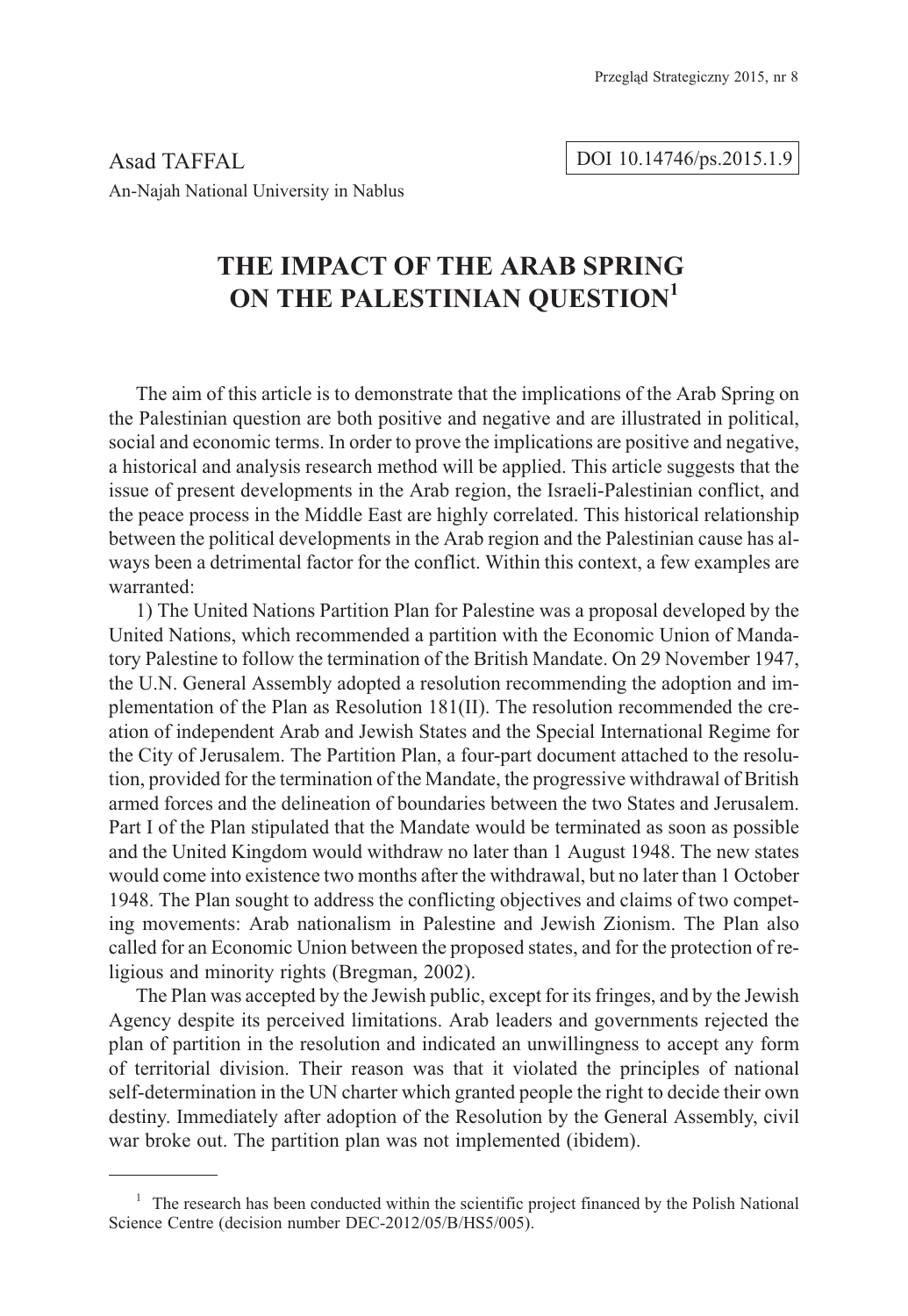Seeing the coming end of British control over Palestine, and the inevitable conflict between the Arabs and the Jews, the newly-created United Nations took up the issue in 1947. It came up with a plan known as the United Nations Partition Plan for Palestine. The plan advocated the creation of two states in what has historically been known as Palestine. One for Jews, known as Israel, and one for Arabs, Palestine. While the Jews in Palestine accepted the plan with enthusiasm, the Arabs vehemently rejected it. In their view, it took away land that had been historically Muslim Arab Territory since the Crusades and gave it to the new Jewish minority in the country. Tensions rose again between the two sides (Ochsenwald, Fisher, 2003).

2) In 1948 five Arab states entered into conflict with several Zionist militias that constituted the Israeli army's main force. This engagement of the Arabs was specifically directed towards the goal of deterring the establishment of the state of Israel on Palestinian land. The eventual defeat of the Arab forces created new political facts in the region and dramatically changed the nature of the Middle East.

3) The result of the 1967 war, between the Arab States and Israel, was the occupation of what has remained of historic Palestine, known as the West Bank and Gaza Strip, in addition to the occupation of some Arab Lands; namely: the Egyptian Sinai Peninsula and the Syrian Golan Heights. The defeat of the Arab world in this second war had great impact in the balance of power in the region and was considered a massive political earthquake. Based on this failure of Arab states in dealing with the Palestinian cause, the Palestinian people decided to take the lead and established the Palestinian Liberation Organization (PLO).

4) The Arab Summit declaration in 1974 confirming that the PLO is the sole and legitimate representative of the Palestinian People had a strong impact on the Palestinian-Israeli conflict and the independence of the Palestinian decision-making process and structures (*Arab Summit*, 1974: Art. 2).

5) In this context, the aggressive confrontation between the PLO and the Jordanian Government in 1970 resulted in the withdrawal of PLO from Jordan to Lebanon. Furthermore, the Lebanese Civil War in 1975 and the withdrawal of PLO from Lebanon in 1982 as a result of the Israeli-Palestinian War that occurred the same year has changed the political balance of power between the relevant parties especially after the signing of the Camp David agreements between Israel and Egypt and accordingly the withdrawal of the Biggest power in the Arab world in the region, from the Israel Palestine conflict.

6) In addition, the two Gulf wars had devastating consequences of the Balance of power in the region and have enforced Israel and PLO to sign the Oslo Agreement in September of 1993.

It can be concluded from what has been mentioned above, that the core issue and root cause of the problems in the Middle East is concentrated or focused on the Palestinian-Israeli conflict, and the region will not settle down and enjoy stability until this issue is resolved. Also, it is noticed, at current times that besides the local and domestic objectives of Arab revolt against dictatorship and corruption it is still the Palestinian cause persisting and strongly presented through the various Arab Summits and Arab League meetings and in the squares of revolutions.

The government of Israel and the Palestine Liberation Organization (PLO) signed peace agreement referred to as the Oslo agreement was signed in Washington, D.C., in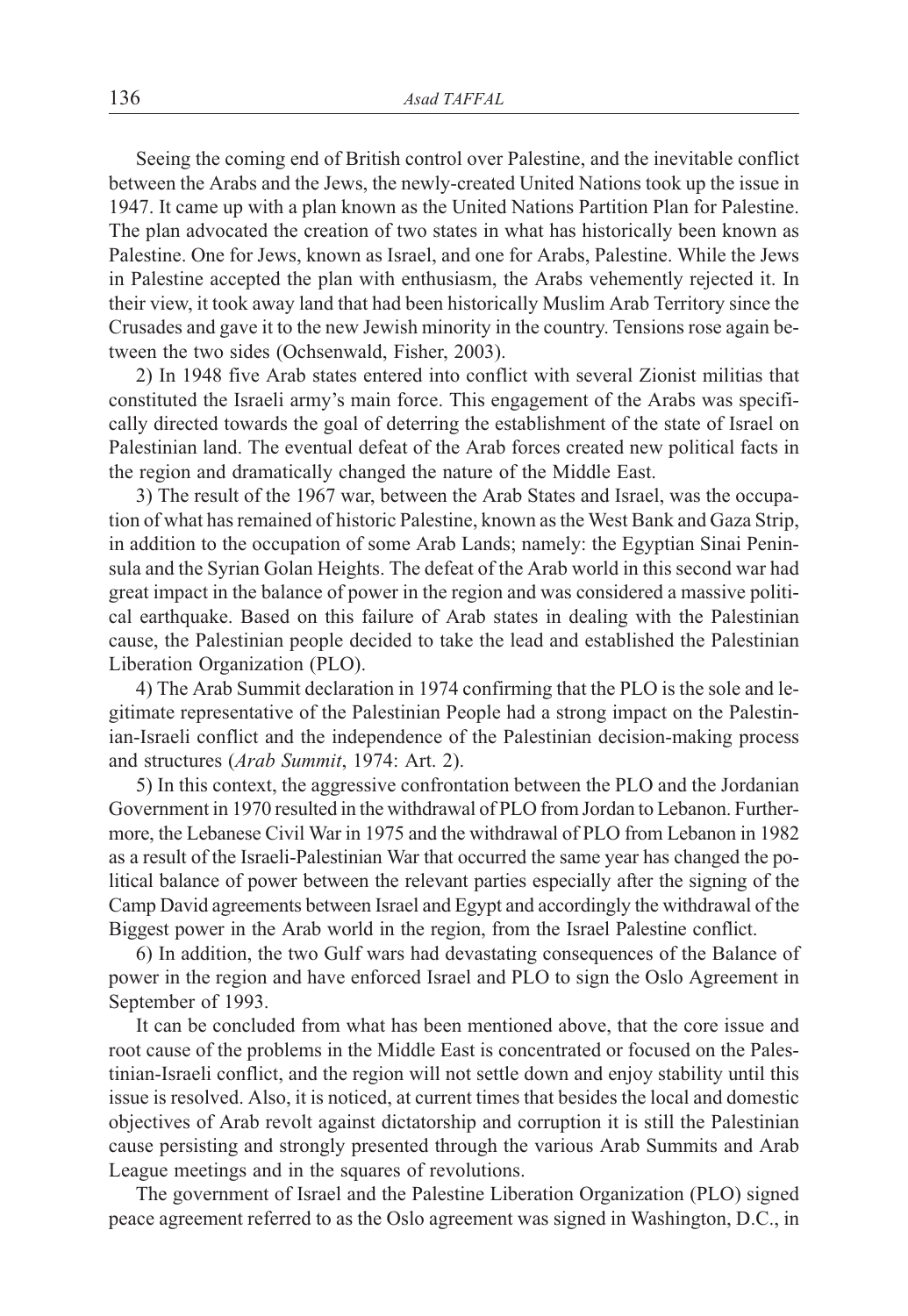1993 and the Oslo II Accord, signed in Taba in 1995. The Oslo Accords marked the start of the Oslo process, a peace process that is aimed at achieving a peace-treaty based on the United Nations Security Council Resolution 242 and 338, and to fulfill the "right of the Palestinian people to self-determination." The Oslo process started after secret negotiations in Oslo, resulting in the recognition by the PLO of the State of Israel and the recognition by Israel of the PLO as the representative of the Palestinian people and as a partner in negotiations (*Declaration of Principles*, 1993).

The Oslo Accords created the Palestinian Authority, whose functions are the limited self-governance over parts of the Bank and Gaza Strip; and, it acknowledged that the PLO is now Israel's partner in permanent status negotiations about the remaining issues. The most important issues are the borders of Israel and Palestine, the Israeli settlements, the status of Jerusalem, the question of Israel's military presence in and control over the remaining territories after the recognition of the Palestinian autonomy by Israel, and the Palestinian right of return. The Oslo Accords, however, did not create a Palestinian state (ibidem).

# **THE ARAB AND PALESTINIAN BASIS AND FOUNDATIONS FOR SOLVING THE ISRAELI-PALESTINIAN CONFLICT**

The Arab position towards the Israeli-Palestinian conflict has polarized around The "Arab Peace Initiative" that has been adopted by the Arab Summit in Beirut/Lebanon in 2002, and has further been confirmed and stressed upon by consecutive Arab Summits. This Peace Initiative has been the formal plan of Arab and Palestinian mobilization on the international arena to resolve the Palestinian cause.

The Arab Peace Initiative is a comprehensive peace initiative first proposed in 2002 at the Summit of the Arab League by then Crown, King Abdullah of Saudi Arabia, and re-endorsed at the Riyadh Summit in 2007. The initiative attempts to end the Arab-Israeli conflict, which means normalizing relations between the entire Arab region and Israel, in exchange for a complete withdrawal from the occupied territories (including East Jerusalem) and a "just settlement" of the Palestinian refugee crisis based on UN Resolution 194 (which calls for a diplomatic resolution to the conflict and resolves that any refugees "wishing to return to their homes and live at peace with their neighbors" should be able to do so or, if they otherwise wish, should be provided with compensation). The Initiative was initially overshadowed by the Passover Massacre, a major terrorist attack that took place on March 27, 2002 (the day before the Initiative was published) that had been claimed by the Izz ad-Din al-Qassam Brigades, Hamas' military wing. The Arab League has since readopted the Initiative on several occasions, including during the 2007 summit (MacLeod, 2009).

Although a number of Israeli officials have responded to the Initiative with both support and criticism, the Israeli government has swiftly rejected the initiative, saying it was a "non-starter". Then Israeli Prime Minister Ariel Sharon said the new plan could not be accepted because it would replace UN resolutions 242 and 338, which call for negotiations. In 2007, Benjamin Netanyahu, as opposition leader, as well as a number of Likud members, rejected the initiative outright. In 2009, President Shimon Peres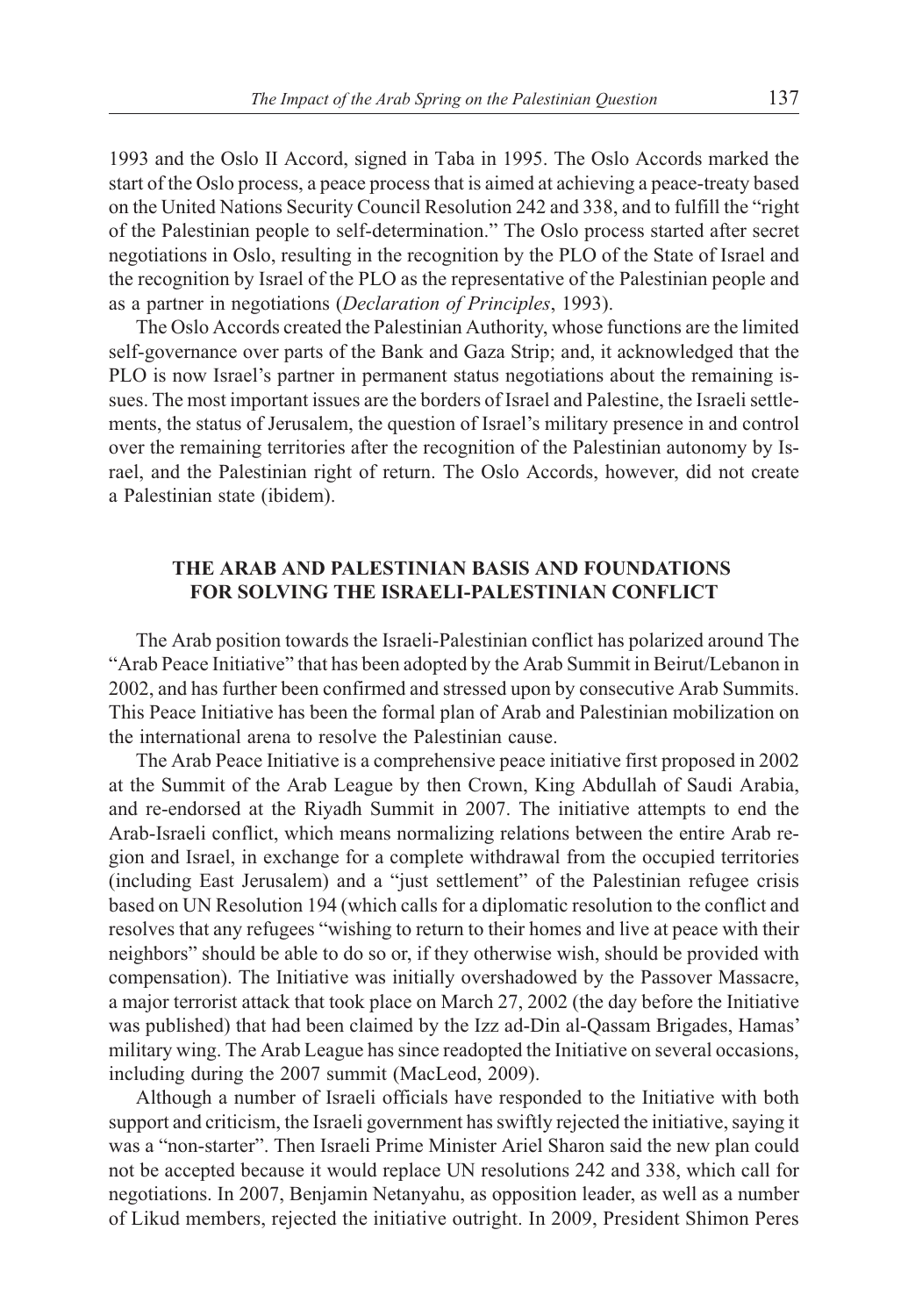expressed satisfaction at the "u-turn" in the attitudes of Arab states toward peace with Israel as reflected in the Saudi initiative, though he did qualify his comments by saying: "Israel wasn't a partner to the wording of this initiative. Therefore it doesn't have to agree to every word." (ibidem). The Palestinian Authority strongly supports the plan and Mahmoud Abbas officially asked U.S. President Barack Obama to adopt it as part of his Middle East policy. The Islamist political party Hamas, the elected government of the Gaza Strip, is deeply divided, with most factions rejecting the plan. George Mitchell, then the United States special envoy to the Middle East, announced in March 2009 that President Barack Obama's administration intends to "incorporate" the initiative into its Middle East policy (ibidem). The most important points that are mentioned in this initiative in achieving peace between the two parties are as follows:

- establishing normal relations with Israel in exchange of complete Israeli withdrawal from the Palestinian and Arab Occupied Territories in 1967;
- supporting the two-State solution vision, the establishment of a Palestinian Independent state within 1967 borders coexist peacefully with the state of Israel;
- a just and accepted solution to the Palestinian refugees issue based on the United Nation Resolution 194, which includes the right of the Palestinian refugees to return and/or to be compensated.

This position adopted by the Arab States and Arab League is based on the Palestinian National Program adopted by the PLO in 1988 supporting the two-state solution, in addition to the Oslo Declaration of the mutual recognition made by both the Palestinian and Israeli parties, which also, supports the two-state solution. In 2009, President Abbas and Yehuda Olmert, the former Israeli Prime Minister, had agreed on certain understandings regarding the Final Status Issues should this be capitalized such as potential borders between the forthcoming Palestinian state and Israel (Territorial Change and Swaps), Dividing Jerusalem, accepted solution to the refugees issue, security arrangements among others. These agreed upon understandings are important within any future framework to resolve the Israeli-Palestinian conflict.

Having recognized the firm basis for any future political deal between the Palestinians and Israelis, the main question in this context is: Are there going to be any positive or negative implications of the Arab Spring in supporting the above mentioned principles, concepts and understandings that have been concluded by the Arabs and the Palestinians?

Are these understandings going to be sustained in front of Arab Spring? Perhaps the Arab Spring will impose changes to these principles and understandings, thus proposing a new framework for Arab joint cooperation, and in particular, with regard to the rise of the Islamic brother hood movement taking power in Egypt, Tunisia, Morocco, and maybe in Syria. It could also depend on the positive response of the Israeli government to the requirement of a new deal and agreement to Israeli-Palestinian conflict.

Since the various revolts in the Arab world started in 2010, October in Yemen and the same year correct, the Palestinians too have mobilized. However, the Palestinians are in a somewhat different position than the other Arab states. First, the Palestinian Authority (hereinafter: PA) is a self-ruling authority and not a state (at best an embryonic state structure). Second, the PA has been split into two parts since 2007. The Fatah movement controls the West Bank PA with President Mahmoud Abbas in the frontline,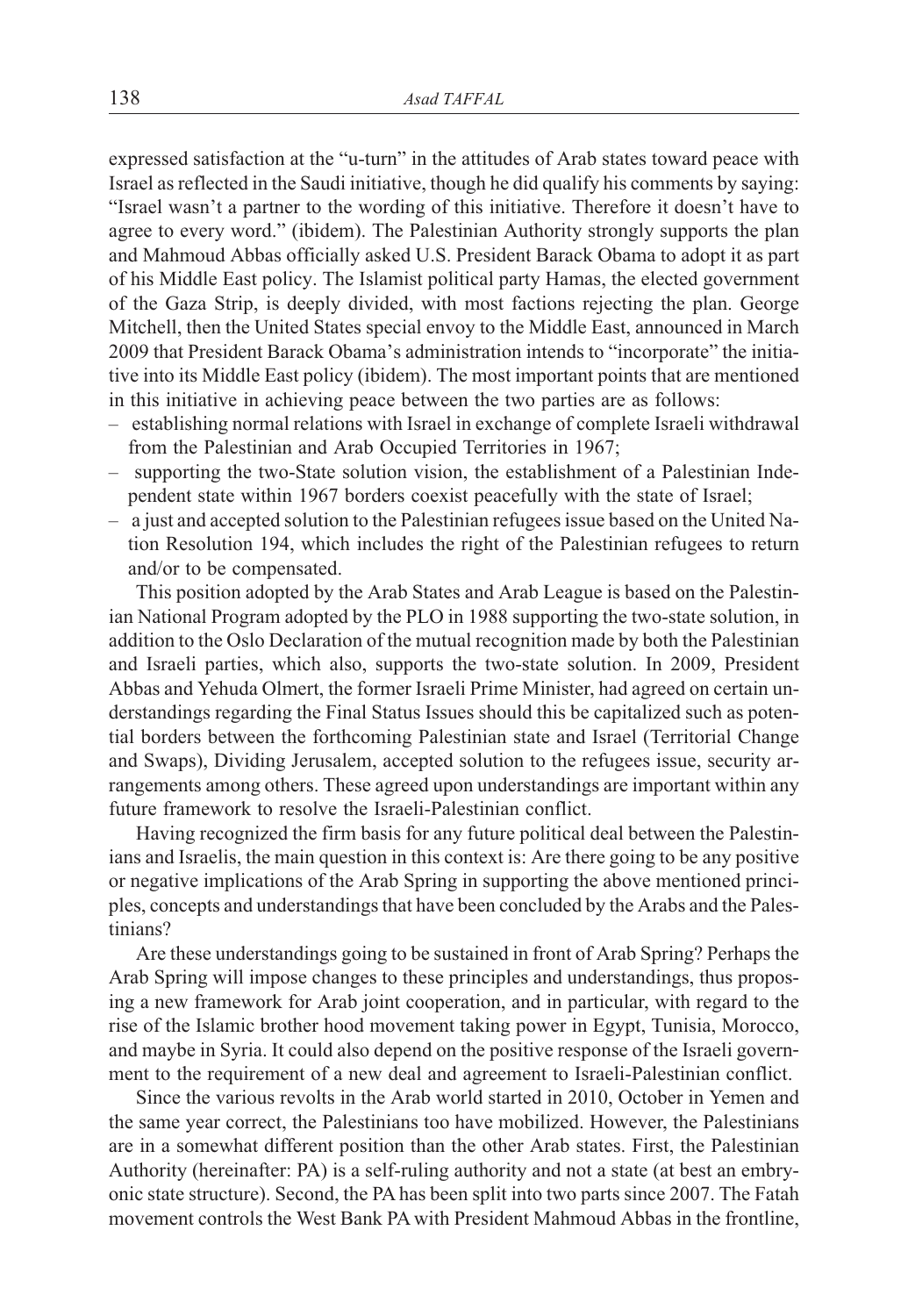while the *Hamas* government of Prime Minister Ismail Haniyeh controls the Gaza Strip PA. Third, the Oslo II Agreement, which divides the West Bank into three parts (area A in full control of PA, area B under joint Israeli and Palestinian control and area C under full Israeli control), places Palestine under both *de jure* and *de facto* continued Israeli occupation. The Gaza Strip is isolated and under siege due to the Israeli boycott of the *Hamas* government. This boycott came after *Hamas* victory in 2006 elections when *Hamas* failed to meet the three conditions of the United States and the EU: to announce the prevention of armed struggle against Israeli occupation, to accept Israel's legitimate right to exist, and to accept the previous agreement the PLO signed with Israel. This contributed to harsh living conditions for the Palestinians and for *de facto* continued occupation, making basic human rights and democracy issues complex (Schulz, 2012: 66).

The Palestinian Authority (PA) is not an actual government. Therefore, it makes little sense to speak of the PA's "foreign policy". However, when it comes to the PA's relations with its neighbors, the Arab Spring revolutions have been a mixed blessing. On the one hand, the PA did not enjoy warm relations with the deposed dictators of the region, especially Ben Ali from Tunisia and Hosni Mubarak from Egypt. These two used pro-Palestinian rhetoric to curry favor with their citizens, but in practice they were more accommodating of Israeli government policies toward the Palestinians than the PA would have liked. That is particularly true of H. Mubarak, whose military received more than one billion dollars in U.S. aid to maintain a peace treaty with Israel (Aslan, 2013).

The dramatic changes sweeping across the Middle East over the past three years have largely bypassed the Israeli-Palestinian conflict. Popular forces confronting long-standing autocracies in Tunisia, Egypt, Libya, Syria, and elsewhere focused their demands on domestic political and socioeconomic reforms rather than Israeli or Palestinian concerns. Policymakers in both Israel and the Palestinian Authority have viewed the new regional dynamic as either tangential or completely irrelevant to the issue of Israeli-Palestinian peace, at least in the short term. However, despite the perceived lack of impact on the current status of the conflict, the mobilizing power of the Arab Spring has reshaped the environment for negotiations in Israeli and Palestinian societies and created new demands and opportunities for a comprehensive, sustainable peace between the parties (Stevenson, 2014).

Islamist governments that have arisen in the region, such as the Muslim Brotherhood in Egypt, tend to be more aligned with the religio-political philosophy of *Hamas* in Gaza than with the *Palestinian Liberation Organization* (hereinafter: PLO), which currently dominates the PA. Nevertheless, if the Arab Spring revolutions result in greater democracy and political participation in the region, then one can assume that this will be a good thing for the PA. After all, the people of the region are overwhelmingly pro-Palestinian, and if they are allowed to have a voice in their governments policies regarding the Israel-Palestinian conflict, that is sure to be of benefit to the PA.

There is, however one last thing to consider the tenure of Mahmoud Abbas, the president of the Palestinian Authority, officially ended years ago. He has remained in his position by fiat and canceled elections to replace himself. In other words, in the eyes of many Palestinians, Abbas is as much a legitimate president as was Ben Ali and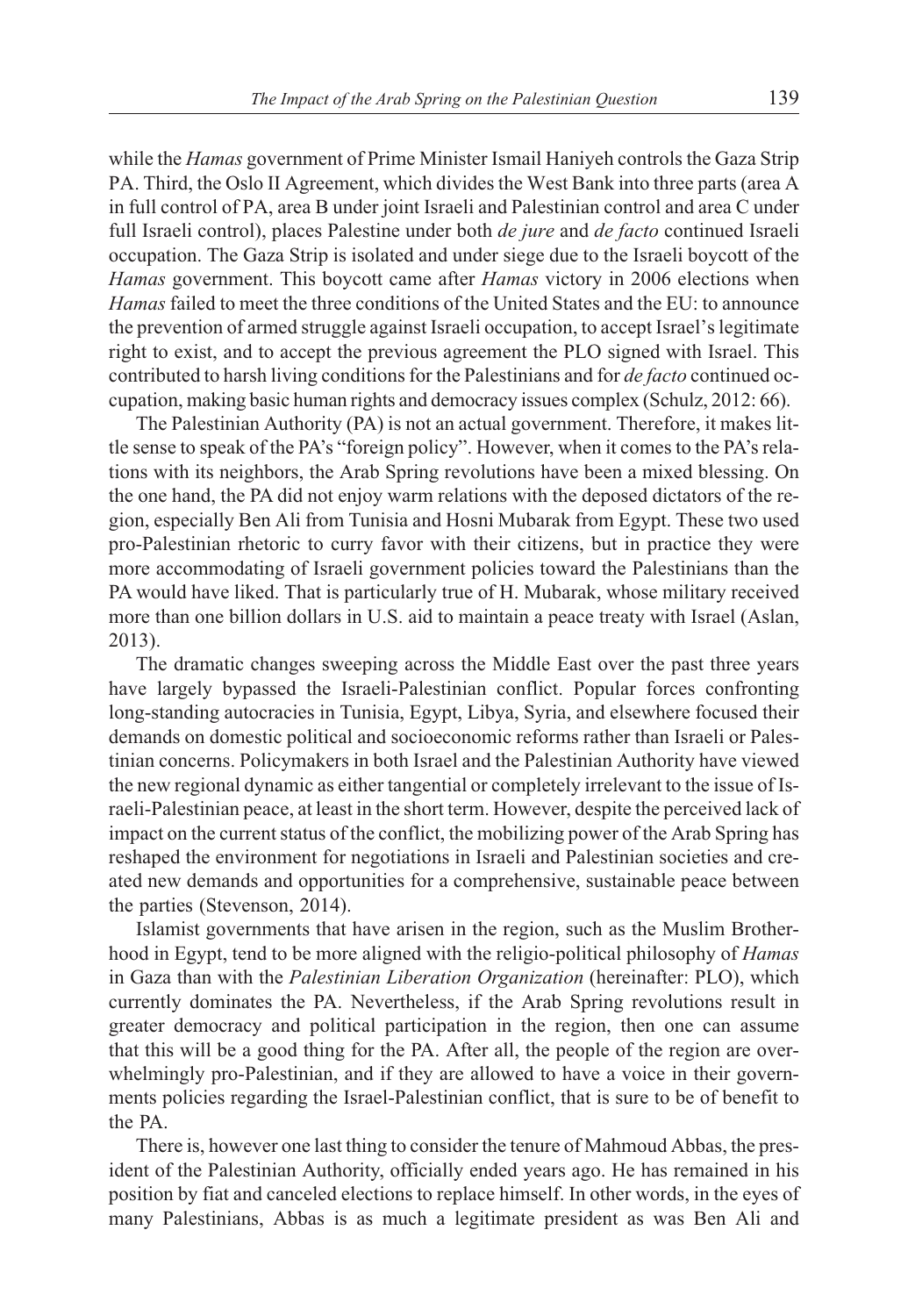Mubarak. The fear that this sentiment may result in a "Palestinian Spring" is something that the leaders of the PA intensely feel (ibidem).

#### THE ARAB SPRING IN 2010 **THE ARAB SPRING IN 2010**

The Arab Spring is a revolutionary wave of demonstrations and protests (both non-violent and violent), riots, and civil wars in the Arab world that began on 18 December 2010 and spread throughout the countries of the Arab League and surroundings. While the wave of initial revolutions and protests had expired by mid-2012, some refer to the ongoing large-scale conflicts in the Middle East and North Africa as a continuation of the Arab Spring, while others refer to the aftermath of revolutions and civil wars post mid-2012 as the Arab Winter (Spencer, 2011). By December 2013, rulers had been forced from power in Tunisia, Egypt (twice), Libya, and Yemen; civil uprisings had erupted in Bahrain and Syria; major protests had broken out in Algeria, Iraq, Jordan, Kuwait, Morocco, Israel and Sudan; and minor protests had occurred in Mauritania, Oman, Saudi Arabia, Djibouti, Western Sahara, and Palestine. Weapons and Tuareg fighters returning from the Libyan Civil War stoked a simmering conflict in Mali that has been described as a fallout from the Arab Spring in North Africa (Rayan, 2011).

The protests have shared some techniques of civil resistance in sustained campaigns involving strikes, demonstrations, marches, and rallies, as well as the effective use of social mediator organization, communication, and raising awareness in the face of state attempts at repression and internet censorship. Many Arab Spring demonstrations have been met with violent responses from authorities, as well as from pro-government militias and counter-demonstrators. These attacks have been answered with violence from protestors in some cases. A major slogan of the demonstrators in the Arab world has been Ash-sha`b yurid isqat an-nizam which means – the people want to bring down the regime.

Some observers have drawn comparisons between the Arab Spring movements and the Revolutions of 1989 (also known as the "Autumn of Nations") that swept through Eastern Europe and the Second World, in terms of their scale and significance (Sullivan, 2012). Others, however, have pointed out that there are several key differences between the movements, such as the desired outcomes and the organizational role of Internet-based technologies in the Arab revolutions (Salem, 2012).

The Arab revolts that started in late 2010 have ushered in a new political era in the region that is likely to affect Arabs societies and politics for a long time. Thus far, the revolts have led to overthrow of five rules, spread to countries such as Jordan and Bahrain, and severely afflicted Syria, where a bloody internal conflict is being fought. This changing political landscape also has consequences for Palestinian political groups, particularly *Hamas*. In reacting to the ongoing changes, the movement may have to adjust its political and ideological outlook profoundly, both in its approach towards internal Palestinian relations and in its handling of the conflict with Israel (Ezbidi, 2013).

After the Arab Spring started in 2010, the Arab leaders can no more ignore or take individual positions that are not in coherence with the interest of their people and their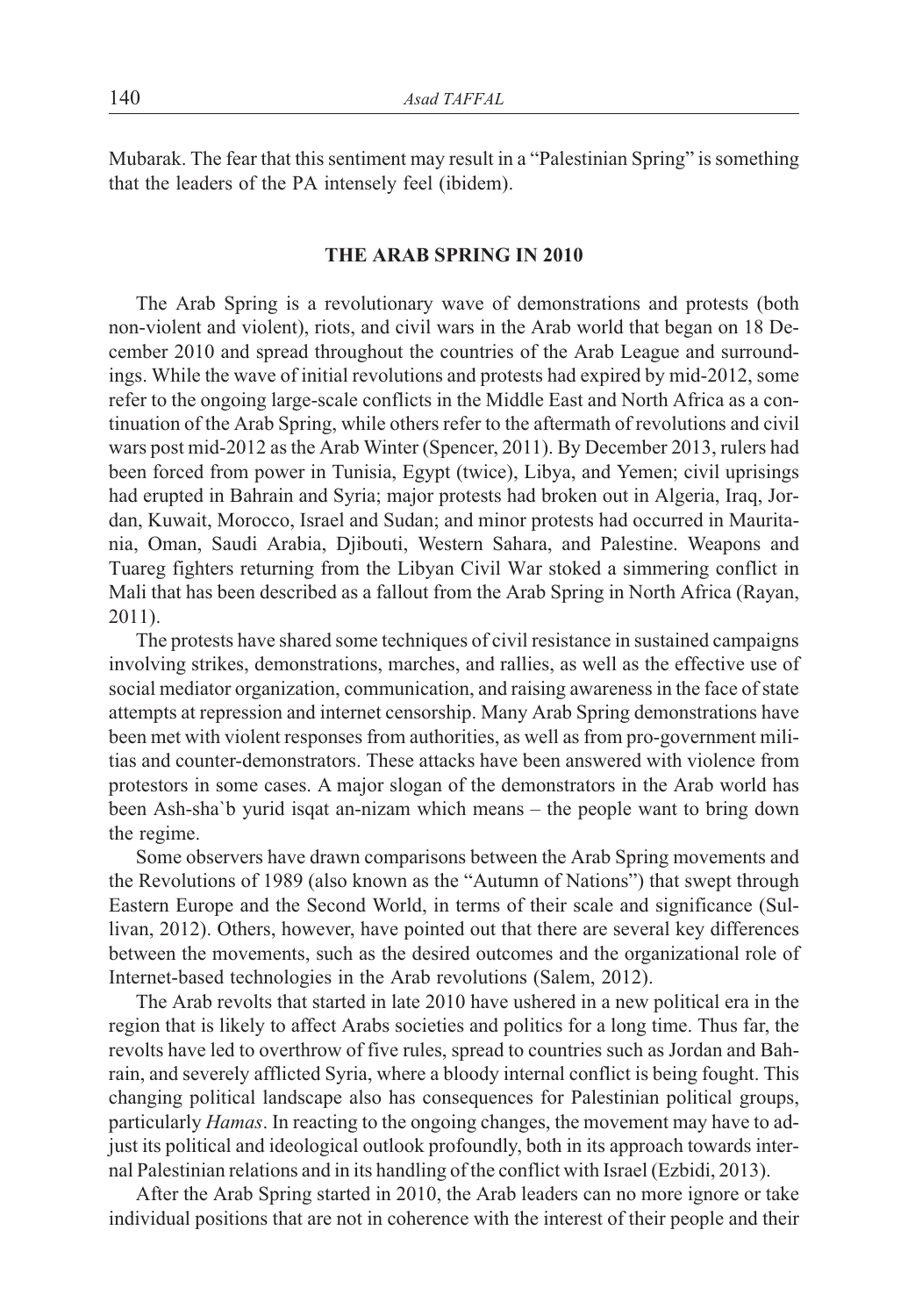political, economic and social agenda, and they can no more serve other agendas of foreign countries. This leadership is elected and accounted for in front of its people and this accountability will create responsibility for the elected governments as partners within international community. This means that these emerging democracies will not adopt uncalculated risks taking into consideration the check and balance mechanisms created by an accountable system. The Arab Spring is creating a window of opportunity for Israel to; seriously, revise its extreme/strict positions towards the Israeli-Palestine conflict, and to adopt a more practical and pragmatic approach to strengthen the peace process instead of continuing to adopt stands that are based exclusively on power, naked power or religious, ideological, and historical concepts. Therefore, at present, there is a historical opportunity to reach a resolution to the Palestinian-Israeli conflict; if Israel grasps the opportunity and benefits from the democratic changes sparked by the Arab Spring. Israel claims consistently, that it is the only democracy in the Middle East and does not have partners for peace. The opportunity is there now and Israel should show leadership and take this opportunity. Resolving the Israeli-Palestinian conflict will strengthen the democratic process in the Arab world and will create new horizons for the Middle East.

In this context, it is expected that the new emerging leadership will abide by the principles and foundations of the current peace process to resolve the Palestinian-Israeli conflict, and will adopt a foreign policy coherent with these principles and foundations. Furthermore, it is also expected that the new leadership, as a responsible party, will not adopt any diplomatic initiatives or activities or to impose on the Palestinian leadership to take steps that are not coherent with these principles and foundations, and that includes the establishment of a just and sustainable solution for the Middle East and not temporary solutions based on the principle of power and ideologies. Moreover, these resolutions should be in coherence with the international law and UN resolutions as a general framework of resolving the Israeli-Palestinian conflict.

The peaceful demonstrations and the non-violent approach of Arab revolts have weakened the groups calling for violent means to resolve the Arab-Israeli conflict, and in particular the extremist Islamic groups supported by some regional powers. This change has also, positively, impacted the strategies of some Islamic groups in Palestine, like *Hamas*. For example: *Hamas* has declared to abide by popular resistance against occupation. In addition, it has declared its support to the establishment of a Palestinian independent state in the West Bank and Gaza Strip, i.e. within 1967 borders. In addition, it has joined the temporary leadership framework of the PLO. Furthermore, the non-violent approach has produced an alternative option to terrorism and counter terrorism strategies in the region and may provide an opportunity and create an environment for a peaceful solution to the Israeli-Palestinian conflict based on the above-mentioned peaceful principles.

Arab Spring has paved the way to start a dialogue between the US and the western block from one side and the brotherhood movement from the other side, which may result in more moderation of this movement towards the Israeli-Palestinian conflict. If Israeli authorities do not respond positively to these important changes and believes that the current marginalization of the Palestinian cause is creating an opportunity for it to continue its settlement expansion policy, Israel may lose support from its current partners.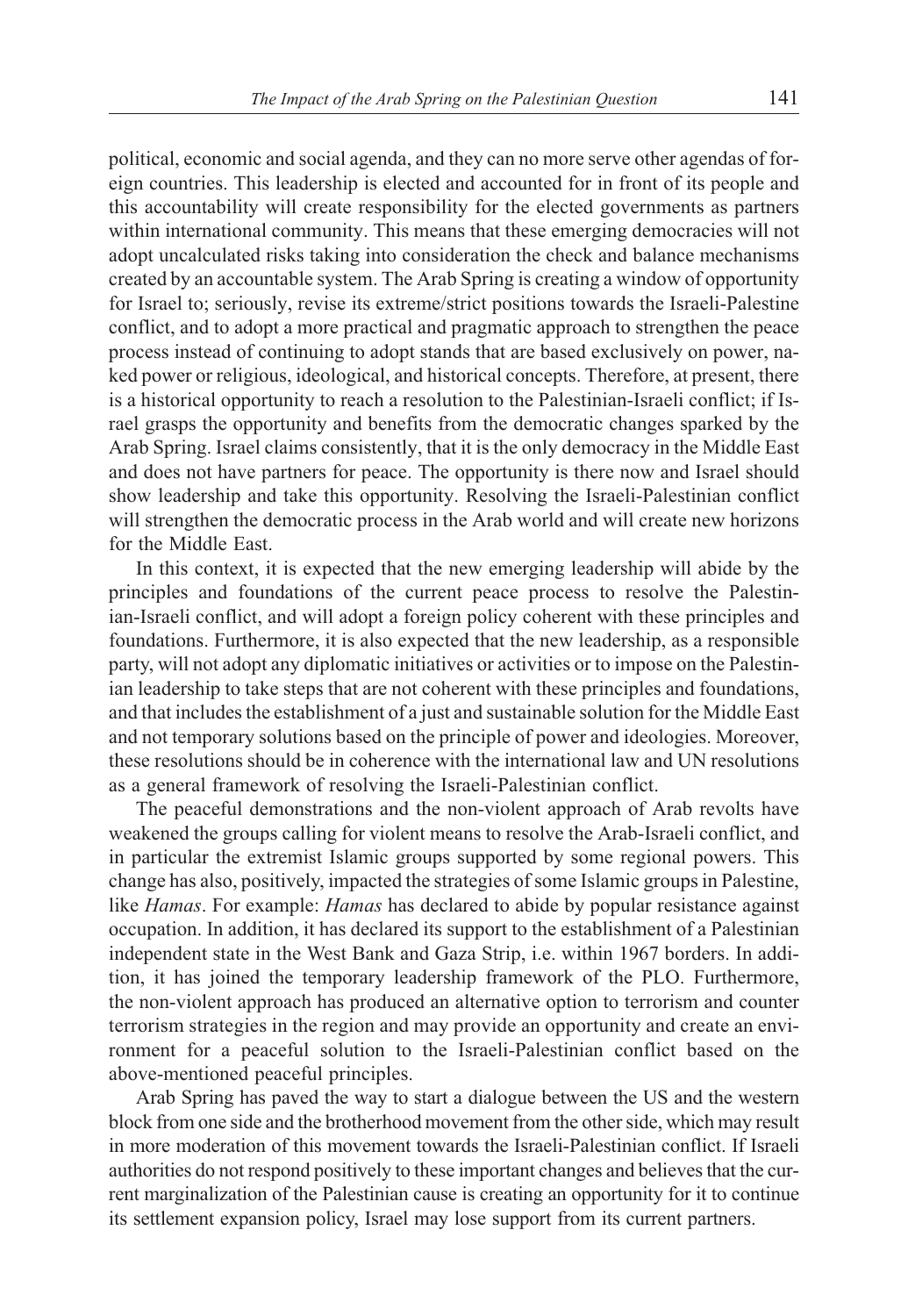Extreme Islamic groups have seized the opportunity brought about by the current state of chaos to bring down any progress of the peace process by "filling in the vacuum" and committing military attacks as demonstrated by, the recent attack of Egyptian police in Sinai. The continuation of status quo within the Israel-Palestine conflict will lead to deterioration and accordingly the control of the extremists from both sides on the political process. The discontinuation of the democratic process in the Arab world and the "victory" of the most conservative groups within the *Muslim Brotherhood Movement* may result in adopting extreme positions regarding the Palestinian-Israeli conflict and accordingly lead one to losing the opportunity of the two-state solution. The continuation of the marginalization of the Palestinian cause and the delay by the US to support the Palestinian bid to the UN as a member state will encourage certain groups and individuals to start thinking of an alternative to the two-state solution as not feasible and to start adopting a vision of the one state solution. This movement is gradually growing in the Palestinian Diaspora and within the Palestinians inside Israel. Many Palestinian youth groups have been influenced by the Arab spring and the failure of the peace process and have started inquiring about their civil rights and raised the issue of "one person one vote" as a democratic solution to the Israeli-Palestinian conflict in opposition to PA approach of negotiations and *Hamas* strategy of resistance.

Although the Arab Spring was the spark that led to the reconciliation agreement, the issue of *Hamas's* joining the PLO had been under discussion for two decades. During this period, *Hamas* had repeatedly adjusted its political line, each time becoming more and more conciliatory towards the PLO. What were once perceived as insurmountable differences between secularism and Islamism have been replaced by discussions about election modalities. Today *Hamas*, not *Fatah*, is the movement most eager to have the PNC restored. Within *Fatah* there are fears that if the Cairo agreement were implemented, *Hamas* might take control of the PLO. It could then revoke previous agreements and attempt to amend the PLO charter in a direction of its own. Such worries underestimate the significant changes that have occurred within *Hamas* and its relationship with the PLO. *Hamas's* entry into the PNC would, first of all, implies increased democratization rather than radicalization within the PLO. For the first time in its history, *Hamas* is now seeking PLO membership without demanding that the PLO first amend its charter. As will be outlined below, *Hamas* has come a long way (Tuastad, 2013).

Israel remains a source of geostrategic threat to Arab security in various dimensions. It is the neighbor who possesses nuclear weapons, creating serious military imbalance between Israel and the Arab states. The apparent absence of the will of Israel to resolve the Palestinian issue – by establishing an independent Palestinian state according to UN resolutions and implementations to the roadmap also creates instability. However, the Israeli-Palestinian conflict is losing some prominence in the actual geopolitics of a region confronted by all the other issues arising from the Arab Spring, issues that create greater concern among Arab states who appear much more focused on internal tremors and the national policies required to deal with them, than on this conflict (Elakawi, 2014).

As far as the Palestinians are concerned, the Arab Spring revolutions highlight the importance of enhancing national awareness to restore freedom and enhance their unity, transcending tribal, ethnic and ideological differences. They must concentrate on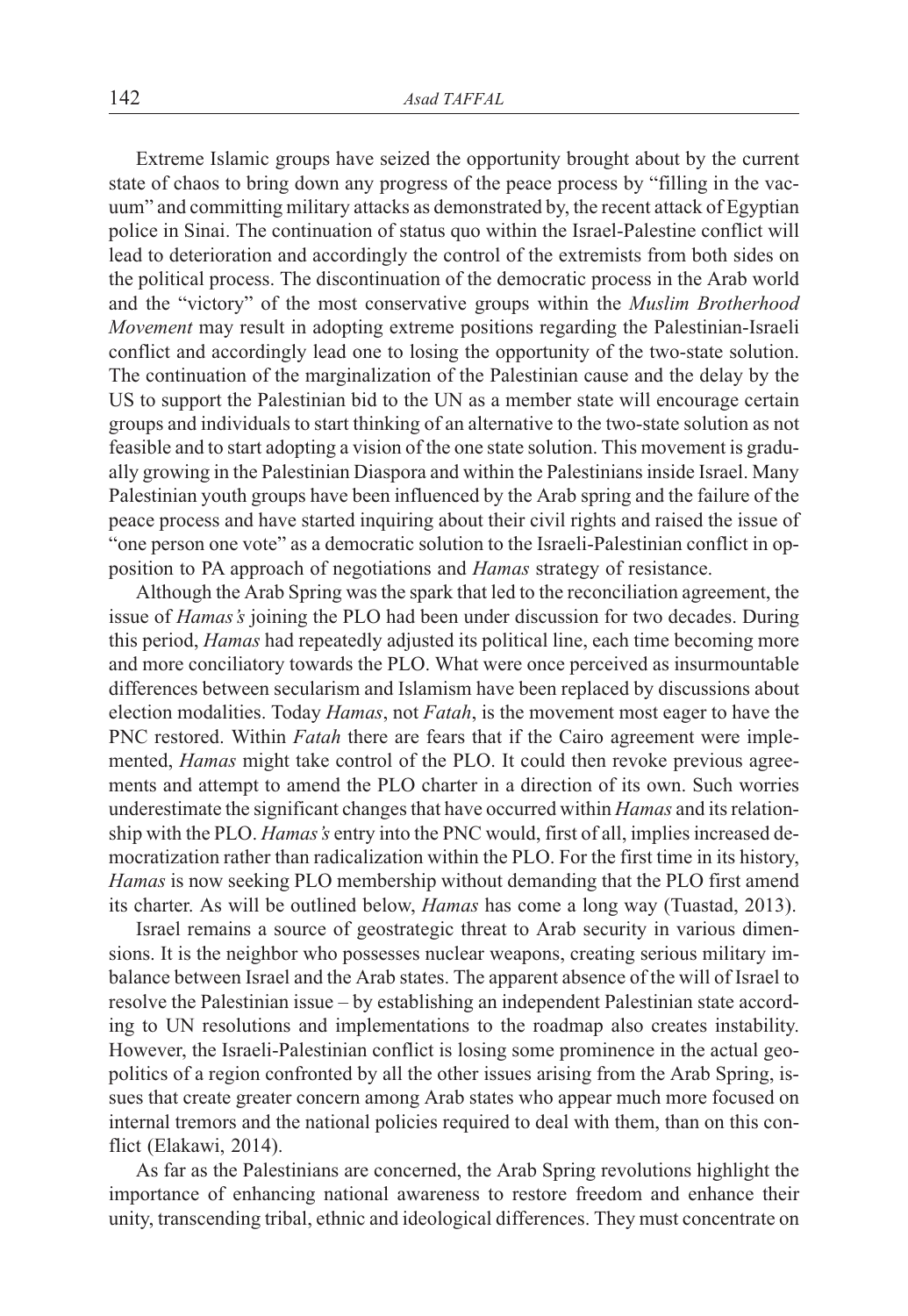regaining their rights stolen from them; promoting freedom, justice and dignity; developing democratic change; and building new state institutions. Revolutions that foresee the establishment of a new Arab reality must, in all sincerity, work for the liberation of Palestine, not only from the Israeli occupation but also from the custody of the current factions. They must also inspire and encourage the Palestinians to take internal initiatives to improve their own political system. In this, the Arab Spring can play an important role by prompting Palestinians to restructure their national movements to include humanitarian and democratic elements. The aim should be to liberate the values of equality and democracy as well as the land (Kayali, 2013).

Even so, the Arab revolutions, with all their shortcomings, have opened windows of opportunities for the Palestinians to widen their options from the limitation of an independent state in the West Bank and Gaza Strip. By creating a new political reality in the region, and by ending the myth of Israel being the "only democracy in the Middle East" with the establishment of Arab democracies, a new legitimacy is given to the "one-state solution" for Palestinians and Israelis. This can be established by undermining the security and ideological mantras of Zionism in their various manifestations. Indeed, the establishment of democratic states in various Arab countries will back Israel into a corner, no longer able to boast about being an oasis of democracy and exposed as a colonial, racist state which insists on defining itself as a "Jewish state". Palestinians must learn from the revolutions and move away from a political system defined and controlled by factions with little or no legitimacy and support in society. This will open the way for Palestinian unity based on a national, institutional, and democratic representative basis. In those countries hosting Palestinian refugees, an Arab Spring change in the political scene should bring fairness and justice to their case. In the end, it has to be realized that a country cannot be free unless its people are free. Having revolutions with a veneer of the Palestinian cause will simply not suffice. Palestine and the Palestinian cause is more than a conflict over some land – It is a political allegory for freedom, dignity and justice (ibidem).

Mention of the Israeli-Palestinian conflict in the Arab Spring has been conspicuous by its absence, featuring little in demonstrations across the wider Middle East. It is unclear how the events in the Middle East will unfold, but the societies and new governments of the Middle East are likely to turn their attention back to the Israeli-Palestinian conflict. They will also judge activities of the European Union (as well as other international actors) with respect to Israeli policies in the West Bank and Gaza Strip. The international community responded to the events of the past year with renewed efforts to bring Israel and the Palestinians back to negotiating. However, the unresolved question of Palestinian reconciliation and national unity, the predominance of the 2012 American presidential elections, and the EU preoccupation with the Euro crisis, the prospects for any significant progress for a resolution of the Israeli-Palestinian conflict over the next eighteen months are low (Peters, 2011: 90).

In 2012 the economic situation in the Palestinian Autonomy was serious. The budget deficit has nearly reached 1 billion USD (other data speak about a budget deficit of 1.5 billion USD) and the Palestinian Autonomy has been cutting costs as was revealed by the Palestinian Finance Minister Nabil Qassis in July. He also clarified that a decline in foreign aid and failure of donor countries to fulfill their financial pledges to the PA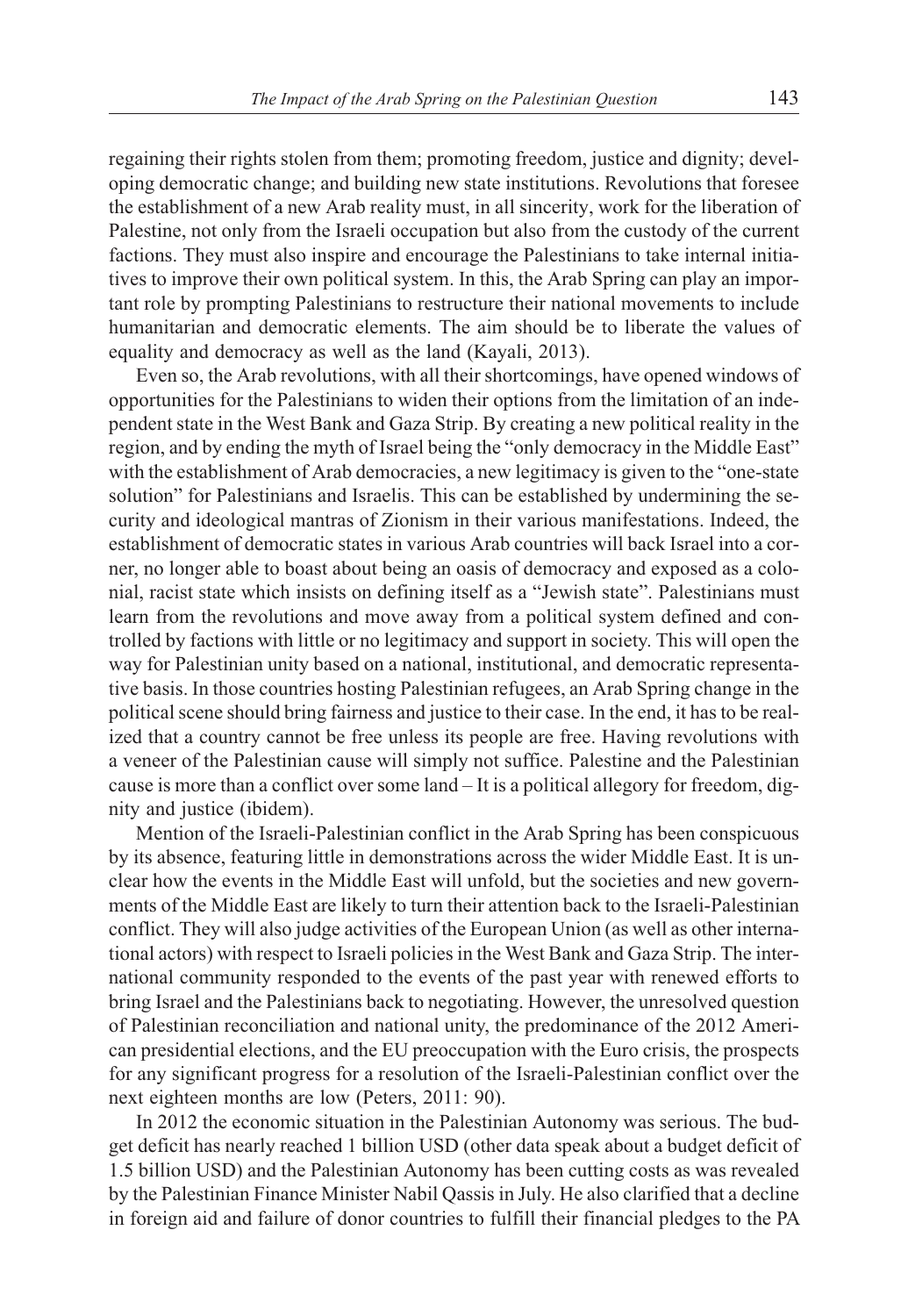were responsible for the current economic crisis. According to Palestinian sources, in September 2012 the unemployment reached 21% in Palestinian territories, whereby the unemployment in Gaza was 28.4% and in the West Bank 17.1%. It is necessary to state that these figures given by the Palestinian side are lower than indicated by other sources and are based on a relaxed definition of unemployment. Usually, the female labor force does not appear in statistics of employment at all. Civil servants especially became the victims of these measures. Besides economic hardships, one has also to measure the original goals of the Arab Spring against the development in the Palestinian Autonomy (Ivo, 2012). Still in 2011, the Arab Spring was accompanied by the ideas of spreading democracy and installing legitimate rulers elected in free, western-styled elections. Looking at the political representation of the Palestinian Autonomy in the West Bank, one can hardly resist the opinion that Mahmud Abbas is not a legitimate president any more. Elected in 2005, his mandate ended in January 2009, two years before the start of Arab unrest in the Middle East. Admittedly, he extended his mandate until January 2010 but this mandate has also long expired. Together with Mahmud Abbas, the Palestinian Legislative Council's legislatures are hardly democratic: their period of legality expired in January 2010. According to western democratic norms, both the executive and legislation of the official Palestinian Autonomy cannot be regarded as legitimate, although the last elections met basic democratic standards and one can speak about the original legitimacy and, despite the rampant corruption, also about current legality of the ruling Palestinian political elites (ibidem).

It should be noted that the Palestinian cause was on a smooth path to a just resolution acceptable to Palestinians before the Arab Spring; however, neither can we accept what some Palestinian figures proclaimed – that the Arab revolutions were a source of strength and momentum for the Palestinian cause. Both points of view have suspect validity and need to be corrected. Today, the Palestinian issue has almost transformed into an internal issue; the Palestinian cause has become solely "Palestinian", and is not an Arab nationalist issue as it was in the past (Mousa, 2014). This has been true at least since the revolutions in Tunisia, Egypt, Libya, Yemen and Syria. Indeed, the decline in the number of Arab countries concerned about Palestine goes back to the start of these revolutions. Of course, the revolutions were not born of or for the Palestinian issue. However, one only needs to understand the centrality of this issue and its political, cultural and social weight in the Arab world, the coverage it has received in the press, the political alliances that arose from it, and the powerful diplomatic efforts expended on it (regardless of their outcome) to see that it could have been one of the secondary or marginal slogans of the Arab revolutions. Thus the Palestinian issue has become more complicated, because it has lost both its position and its prominence among the major powers (ibidem).

It can be concluded that the foundations and basis for a just, comprehensive peace in the region, especially the vision of the two state solutions, will not be heavily influenced by the Arab spring. It is also my belief that the new leadership in Egypt, Tunisia, Libya and Yemen, either Islamic, national or liberal, will support a solution to Israeli-Palestinian conflict based on the International law principles, UN resolutions, the Arab Peace initiative and the vision of the two – state solution – additionally Hamas will not challenge the new leadership in Egypt and will try to adopt a moderate political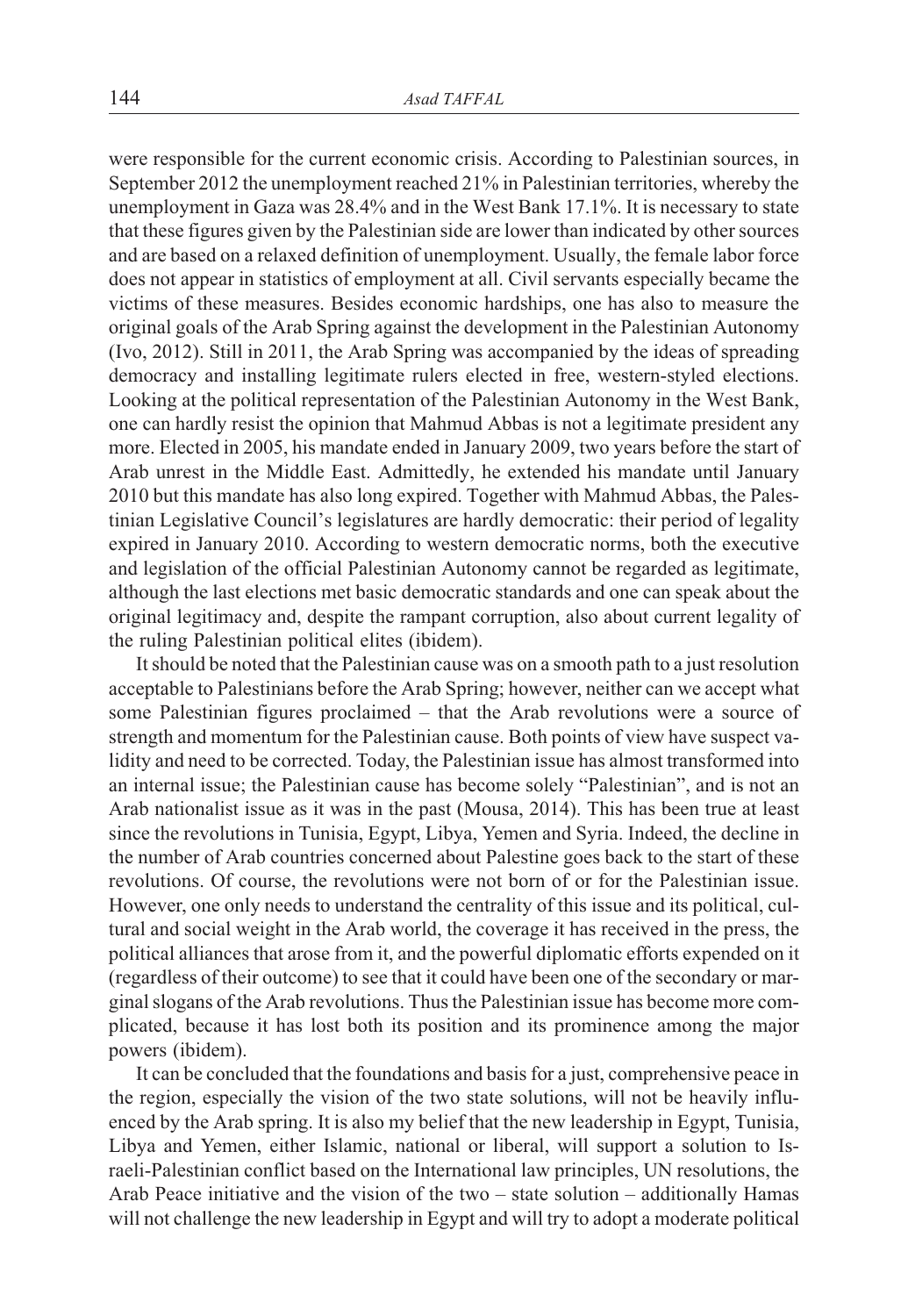program according to the above – mentioned principles if they decide to survive-politically. Israel cannot escape from the peace requirements or maintain the status quo any more after the peace process. The balance of power will be changing soon and the strong Israeli allies have left with the US being unable to continually ignore the developments in the region and the demands by the people to find a just solution to the Palestinian cause.

Furthermore, Israeli authorities cannot ignore any more the emergence of new democracies in the Arab world with strong mechanisms of accountability to their people and cannot ignore that their claim of being the only democracy in the Middle East, will gradually disappear. Israel has to take immediate decision, either to choose isolation and to face a very difficult political option, such the one state solution, or take a courageous decision to support the two state solution. The Arab Peace initiative is a golden opportunity for Israel to grasp. It is fair, comprehensive and responsive to all needs and concerns of all parties.

#### **Bibliography**

*Arab League Summit* (1974), Rabat.

- Aslan R. (2013), *What is the impact of the Arab Spring on the Palestinian Authority's foreign policy?*, California.
- Bregman A. (2002), *United Nation Partition Plan for Palestine. Israel's Wars: A History since 1947*, London.
- *Declaration of principles on Interism self Government Arrangements*(1993), the Knesset website.

Elakawi Z. S (2014), *The geostrategic consequences of the Arab Spring*, Arab Awakening, UK.

- Ivo S. (2012), *Impact of the "Arab Spring" on the Palestinian-Israeli Peace Process*, in: *Panorama of global security environment*, (eds.) M. Majer, R. Ondrejcsa, K. Tarasovic, Bratislava.
- Kayali M. (2013), *Palestine in the context of the Arab Spring*, "Middle East Monitor", 28.01.2013.

MacLeod S. (2009), *Time to Test the Arab Peace Offer*, "Time", 8.01.2009.

Mousa A. (2014), *has the Arab Spring silenced the Palestinian issue?*, Asharq Al-Awsat, London.

Ochsenwald W., Fisher S. (2003), *The Middle East: A History*, New York.

Peters, J. (2011), *Israel and the European Union: A documentary History*, Lanham, MD.

Rayan Y. (2011), *Tunisia bitter cyberway*, Al Jazeera.

- Salem F. M. (2012), *Civil Movements: The impact of Facebook and Twitter*, Dubai School of Government.
- Schulz M. (2012), *Whose Security in Palestine? EU Intervention's Impact on Security Sector Reform in Palestine*, "Development Dialogue", *Special issue on Intervention as the New Security Order*: *Towards Global Disaster Management*.
- Spencer R. (2011), *Tunisia riots: Reform or to be overthrown*, *US tells Arab states amid fresh riots*, "The Telegraph", 13.01.2011.
- Stevenson B. (2014), *The Arab Spring and Israeli-Palestinian Peace*, in: *Trajectories of Change: Challenge and Transformation in the Wake of the Arab Spring*, Rice University's Baker Institute Centre for the Middle East, Houston.
- Sullivan Ch. J. (2011), *Riding the Revolution Wave: America, the Arab Spring and the Autumn of 1989*, "The Washington Review of Turkish and Eurasian Affairs", Rethink Institute, April.